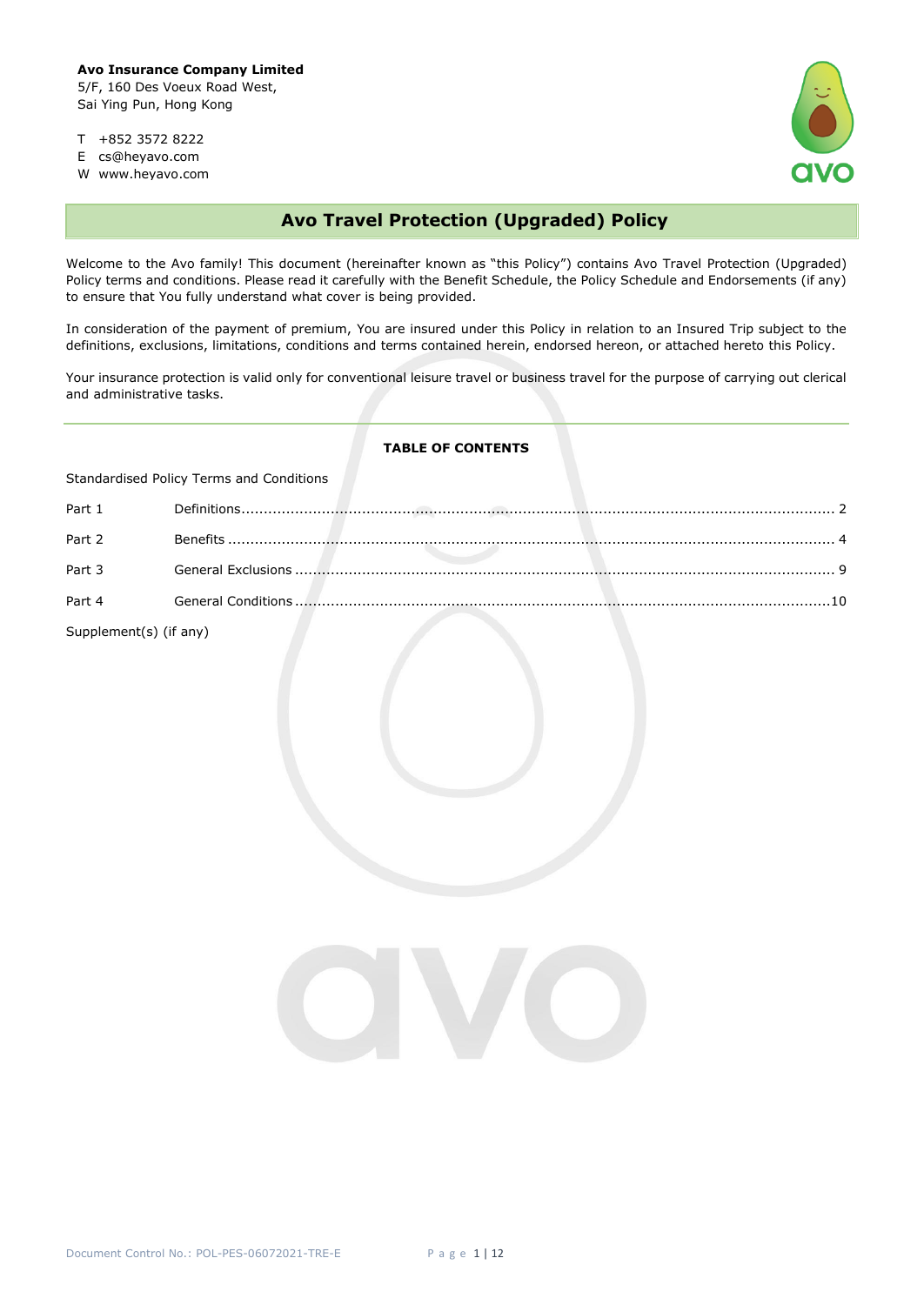# **Part 1 – DEFINITIONS**

As You read Your Policy, be aware that certain words in this Policy have specific meanings, which are given below:

| "Accident" or "Accidental"           | A sudden, unforeseen and unexpected event occurring entirely beyond the control of You.                                                                                                                                                                                                                                                                                                                                                                                                                                                                                                                                                                                                                                                                                            |
|--------------------------------------|------------------------------------------------------------------------------------------------------------------------------------------------------------------------------------------------------------------------------------------------------------------------------------------------------------------------------------------------------------------------------------------------------------------------------------------------------------------------------------------------------------------------------------------------------------------------------------------------------------------------------------------------------------------------------------------------------------------------------------------------------------------------------------|
| "Benefit Amount"                     | The compensation amount We pay You correspond to each of the benefits stated in the Benefit<br>Schedule for the Benefit Plan You have chosen and for which the premium has been paid.                                                                                                                                                                                                                                                                                                                                                                                                                                                                                                                                                                                              |
| "Bodily Injury" or "Bodily Injuries" | A physical injury or physical injuries caused solely and independently by an Accident.                                                                                                                                                                                                                                                                                                                                                                                                                                                                                                                                                                                                                                                                                             |
| "Chinese Medicine Practitioner"      | A Chinese herbalist, Chinese bonesetter or acupuncturist other than You or Your Immediate Family<br>Member who is legally registered with The Chinese Medicine Council of Hong Kong according to<br>the Chinese Medicine Ordinance.                                                                                                                                                                                                                                                                                                                                                                                                                                                                                                                                                |
| "Close Business Partner"             | An individual who is a co-owner of a company as You with documentation provided as proof, to<br>Our satisfaction.                                                                                                                                                                                                                                                                                                                                                                                                                                                                                                                                                                                                                                                                  |
| "Compulsory Quarantine"              | You are being placed in compulsory isolation in a Hospital or at a specific place appointed by the<br>government.                                                                                                                                                                                                                                                                                                                                                                                                                                                                                                                                                                                                                                                                  |
| "Confinement" or "Confined"          | You are registered as an in-patient for a continuous period of stay for medically necessary<br>treatments of a Bodily Injury or Sickness in a Hospital and under the professional case of a<br>Registered Medical Practitioner and which the Hospital makes a charge for room and board for<br>such Confinement.                                                                                                                                                                                                                                                                                                                                                                                                                                                                   |
| "Dependent Child(ren)"               | A dependent and unmarried own, legally adopted or step child(ren) who is under the age of<br>eighteen (18) on the commencement date of the Period of Insurance. Your own, legally adopted<br>or step child(ren) must be travelling with You for the whole Insured Trip.                                                                                                                                                                                                                                                                                                                                                                                                                                                                                                            |
| "Domestic Partner"                   | An adult who has chosen to live with You in an intimate and committed relationship, is intended<br>to reside with You indefinitely and is able to provide such proof of residence. Domestic Partner<br>does not include roommate.                                                                                                                                                                                                                                                                                                                                                                                                                                                                                                                                                  |
| "Extreme Sports"                     | Any extreme sports and sporting activities that presents a high level of inherent danger (i.e.<br>involves a high level of expertise, exceptional physical exertion, highly specialized gear or stunts)<br>including but not limited to cliff jumping, horse jumping, stunt riding, big wave surfing and<br>canoeing down rapids; unless such sports or sporting activities are usual tourist activities that are<br>accessible to the general public without restriction (other than height or general health or fitness<br>warnings) and which are provided by a recognized local tour operator, providing that You are<br>acting under the guidance and supervision of qualified guides and/ or instructors of the tour<br>operators when carrying out such tourist activities. |
| "Hong Kong"                          | The Hong Kong Special Administrative Region of the Peoples' Republic of China or the HKSAR.                                                                                                                                                                                                                                                                                                                                                                                                                                                                                                                                                                                                                                                                                        |
| "Hospital"                           | An establishment, duly constituted, registered and operated as a Hospital pursuant to the law of<br>the area in which it is located for the care and treatment of sick or injured persons with organized<br>facilities for diagnosis and surgery and having 24-hour nursing services by legally qualified<br>registered nurses and medical supervision of Registered Medical Practitioner(s), and is not<br>primarily a clinic, nursing, rest or convalescent home or similar establishment or a place for<br>alcoholics or drug addicts.                                                                                                                                                                                                                                          |
| "Immediate Family Member"            | Your spouse, Domestic Partner, parent, parent-in-law, legal guardian, grandparent, grandparent-<br>in-law, Your own son or daughter, legally adopted son or daughter, stepson or stepdaughter,<br>brother or sister, or grandchild.                                                                                                                                                                                                                                                                                                                                                                                                                                                                                                                                                |
| "Infectious Disease"                 | Any kind of infectious disease for which a pandemic alert is issued by the World Health<br>Organization.                                                                                                                                                                                                                                                                                                                                                                                                                                                                                                                                                                                                                                                                           |
| "Insured Trip"                       | <u>For single trip policy:</u><br>Each period of travel commencing from the time when You leave an immigration counter in the<br>territory of Hong Kong on the commencement date of the Period of Insurance and until (i) the<br>time when You arrive at any immigration counter in the territory of Hong Kong in order to re-enter<br>Hong Kong or ii) end of the Period of Insurance, whichever is the earlier. However, the maximum<br>period of an Insured Trip cannot exceed one hundred and eighty-two (182) days.                                                                                                                                                                                                                                                           |
|                                      | For annual travel policy:<br>Each period of travel commencing from the time when You leave an immigration counter in the<br>territory of Hong Kong during the Period of Insurance and until (i) the time when You arrive at<br>any immigration counter in the territory of Hong Kong in order to re-enter Hong Kong; or (ii) the<br>expiry of the period of ninety-two (92) consecutive days after your departure from Hong Kong for<br>each Insured Trip; or (iii) end of the Period of Insurance, whichever is the earliest.                                                                                                                                                                                                                                                     |
| "Itinerary"                          | The detailed plan printed on the ticket issued for a confirmed Insured Trip by a Public<br>Transportation company, travel agency or tour operator together with the official receipt or<br>confirmation, prior to the commencement of the Insured Trip.                                                                                                                                                                                                                                                                                                                                                                                                                                                                                                                            |
| "Loss of Hearing"                    | The entire, permanent and irrecoverable Loss of Hearing rendering You absolute deaf in one or<br>both ears which is/are beyond the remedy by surgical or other treatment.                                                                                                                                                                                                                                                                                                                                                                                                                                                                                                                                                                                                          |
| "Loss of Limb"                       | The permanent and irrecoverable loss by physical severance at or above the wrist or ankle joint.                                                                                                                                                                                                                                                                                                                                                                                                                                                                                                                                                                                                                                                                                   |
| "Loss of Sight"                      | The entire, permanent and irrecoverable Loss of Sight in one or both eyes rendering You absolutely<br>blind which is beyond the remedy by surgical or other treatment.                                                                                                                                                                                                                                                                                                                                                                                                                                                                                                                                                                                                             |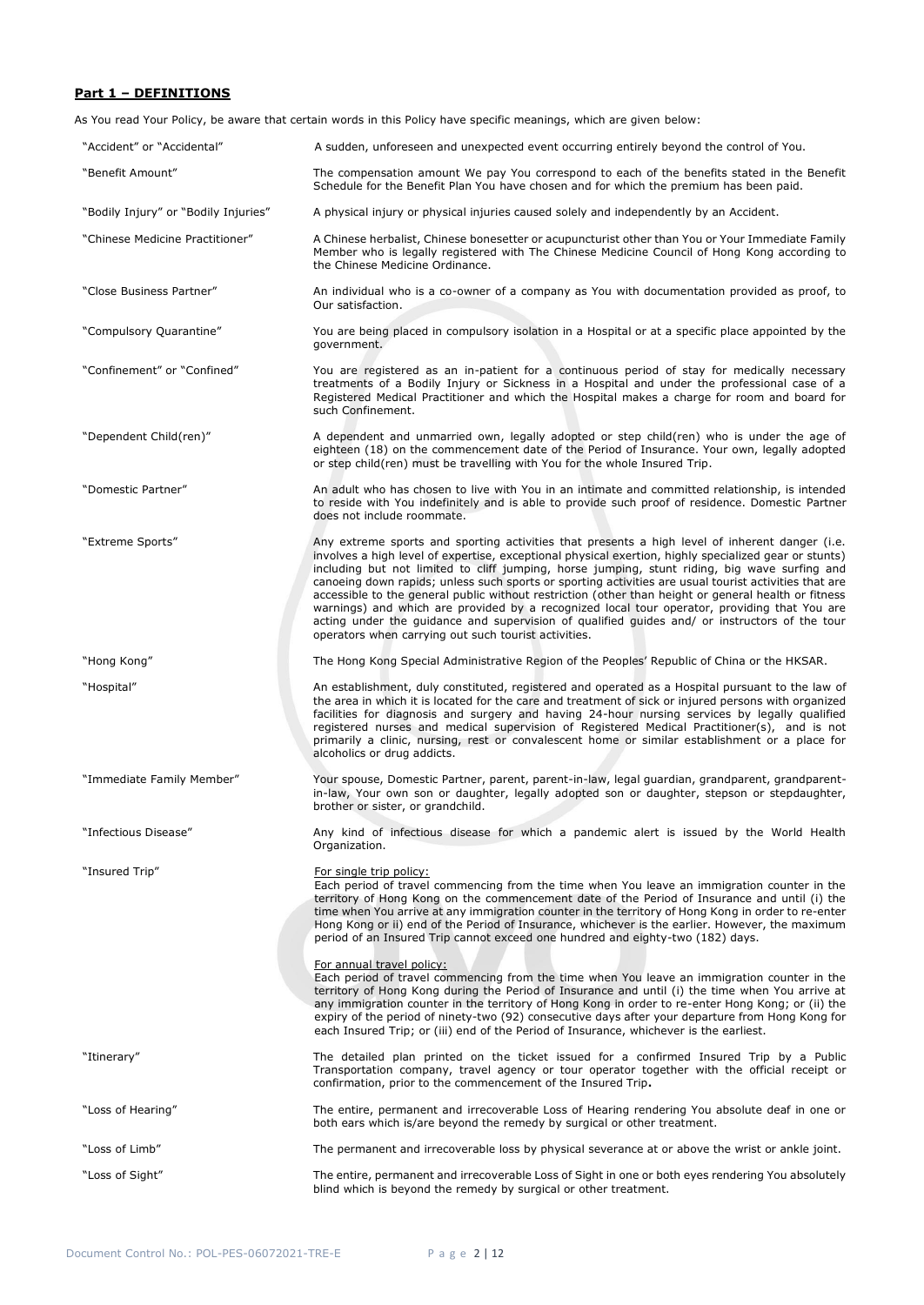| "Loss of Speech"                                 | The disability in articulating any three of the four sounds which contribute to the speech such as<br>the labial sounds, the alveololabial sounds, the palatal sounds and the velar sounds or total loss<br>of vocal cord or damage of speech center in the brain resulting in aphasia.                                                                                                                                                                                                                                                                                                                                                                                                                   |
|--------------------------------------------------|-----------------------------------------------------------------------------------------------------------------------------------------------------------------------------------------------------------------------------------------------------------------------------------------------------------------------------------------------------------------------------------------------------------------------------------------------------------------------------------------------------------------------------------------------------------------------------------------------------------------------------------------------------------------------------------------------------------|
| "Loss of Use"                                    | Total functional disablement.                                                                                                                                                                                                                                                                                                                                                                                                                                                                                                                                                                                                                                                                             |
| "Medical Expense"                                | Expenses necessarily and reasonably incurred by You as a result of Bodily Injury sustained or<br>Sickness contracted during the Insured Trip, for Confinement, surgical, medical, or other<br>diagnostic or remedial treatment given or prescribed by a Registered Medical Practitioner.                                                                                                                                                                                                                                                                                                                                                                                                                  |
| "Registered Medical Practitioner"                | A person other than You or Your Immediate Family Member, qualified by degree in western<br>medicine and legally authorized by the government in the geographical area of his/her practice to<br>render medical and surgical services.                                                                                                                                                                                                                                                                                                                                                                                                                                                                     |
| "Money"                                          | Cash, currency note, coins, cheques, postal orders, bank drafts, traveler's cheques, saving<br>certificates, stamps, gift tokens, coupon or cash coupon.                                                                                                                                                                                                                                                                                                                                                                                                                                                                                                                                                  |
| "Natural Disaster"                               | A large-scale extreme weather or environmental event that damages property, disrupts<br>transportation or utilities, or endangers people, including but not limited to, earthquake, fire, flood,<br>hurricane, typhoon or volcanic eruption, which is announced by the government or other relevant<br>authorities.                                                                                                                                                                                                                                                                                                                                                                                       |
| "Outbound Travel Alert (OTA)"                    | The colour-coded travel alerts issued by the Hong Kong Government under the Outbound Travel<br>Alert System and such alerts are hereinafter referred to as "Red Alert" and "Black Alert"<br>respectively.                                                                                                                                                                                                                                                                                                                                                                                                                                                                                                 |
| "Overseas"                                       | The destination outside of Hong Kong and which are in the areas You have chosen at the time of<br>application.                                                                                                                                                                                                                                                                                                                                                                                                                                                                                                                                                                                            |
| "Period of Insurance"                            | The period of time as specified in the Policy Schedule.                                                                                                                                                                                                                                                                                                                                                                                                                                                                                                                                                                                                                                                   |
| "Permanent Disablement"                          | A Bodily Injury which:<br>a) falls into one of the Bodily Injuries listed in the Compensation Table 1; and<br>having lasted for a continuous period of three hundred and sixty-five (365) days from the<br>b)<br>date of the Accident, with no hope of improvement at the end of that period.                                                                                                                                                                                                                                                                                                                                                                                                             |
| "Permanent Total Disablement"                    | Totally prevents You from working in any occupation or attending to any business whatsoever<br>a)<br>or if You have no business or occupation, from attending to Your usual duties; and<br>Having lasted for a continuous period of three hundred and sixty-five (365) days from the<br>b)<br>date of the Accident, with no hope of improvement at the end of that period.                                                                                                                                                                                                                                                                                                                                |
| "Pre-existing Medical Condition(s)"              | Any Bodily Injury or Sickness which within one hundred and eighty-two (182) days prior to the<br>commencement of Your Insured Trip:<br>You have received medical treatment, diagnosis, consultation or prescribed drugs; or<br>a)<br>The symptoms or manifestations have existed, whether treatment was actually received; or<br>b)<br>A reasonable person in the circumstances would be expected to be aware of.<br>c)                                                                                                                                                                                                                                                                                   |
| "Public Transportation"                          | Any land, sea, rail or air transport (such as airplane, bus, coach, ferry, hovercraft, hydrofoil, ship,<br>train, tram, underground train or airport limousine) that has fixed established routes only and is<br>operated under license by the respective country for the transportation of fare-paying passengers.<br>This excludes a cruise or tour bus service or any rental vehicles and all modes of transportation<br>that are chartered or arranged as part of a tour (such as seaplane, whale watching boat, caravan<br>or caravan wheel-plane, or touring skyscraper of any kinds), even if the services are regularly<br>scheduled.                                                             |
| "Serious Bodily Injury" or "Serious<br>Sickness" | Any Bodily Injury or Sickness which requires treatment by a Registered Medical Practitioner and<br>results in You being certified by such Registered Medical Practitioner as being life-threatening,<br>unfit to travel or continue with Your scheduled Insured Trip and having to be Confined in a Hospital.<br>When Serious Bodily Injury or Serious Sickness is applied to Your Immediate Family Member,<br>Close Business Partner or Travel Companion, it means Bodily Injury or Sickness certified by<br>Registered Medical Practitioner as being life-threatening and having to be Confined in a Hospital,<br>and which results the discontinuation or cancellation of Your scheduled Insured Trip. |
| "Sickness"                                       | Illness or disease You contracted during the Insured Trip directly or independently of any other<br>cause and which commences during the Insured Trip.                                                                                                                                                                                                                                                                                                                                                                                                                                                                                                                                                    |
| "Special Event"                                  | Visiting or attending a theme park, museum, musical or sporting event or competition which is<br>open to the general public, opera, theatre, musical performance or concert Overseas.                                                                                                                                                                                                                                                                                                                                                                                                                                                                                                                     |
| "Third Degree Burns"                             | The skin has been damaged or destroyed to its full depth and damage to the tissue beneath.                                                                                                                                                                                                                                                                                                                                                                                                                                                                                                                                                                                                                |
| "Travel Arrangement"                             | The tour package, transportation and/or the accommodation of the Insured Trip.                                                                                                                                                                                                                                                                                                                                                                                                                                                                                                                                                                                                                            |
| "Travel Companion"                               | The person, other than a tour guide or tour member, travelling with You whose name appears<br>with Yours on the Itinerary of the whole Insured Trip and who shares the same Travel Arrangement<br>with You.                                                                                                                                                                                                                                                                                                                                                                                                                                                                                               |
| "Travel Ticket"                                  | A Travel Ticket purchased for travelling on any Public Transportation.                                                                                                                                                                                                                                                                                                                                                                                                                                                                                                                                                                                                                                    |
| "Terrorism"                                      | Including but not limited to any act or threat of force, violence or any act harmful to human life,<br>tangible or intangible property or infrastructure by any person(s) or group(s) of persons whether<br>acting alone or on behalf of or in connection with any organization or government for political,<br>religious or ideological purposes with the intention or effect to influence any government and/or<br>to put the public or any section of the public in fear. An act of Terrorism must be confirmed and<br>announced to the public by the relevant government.                                                                                                                             |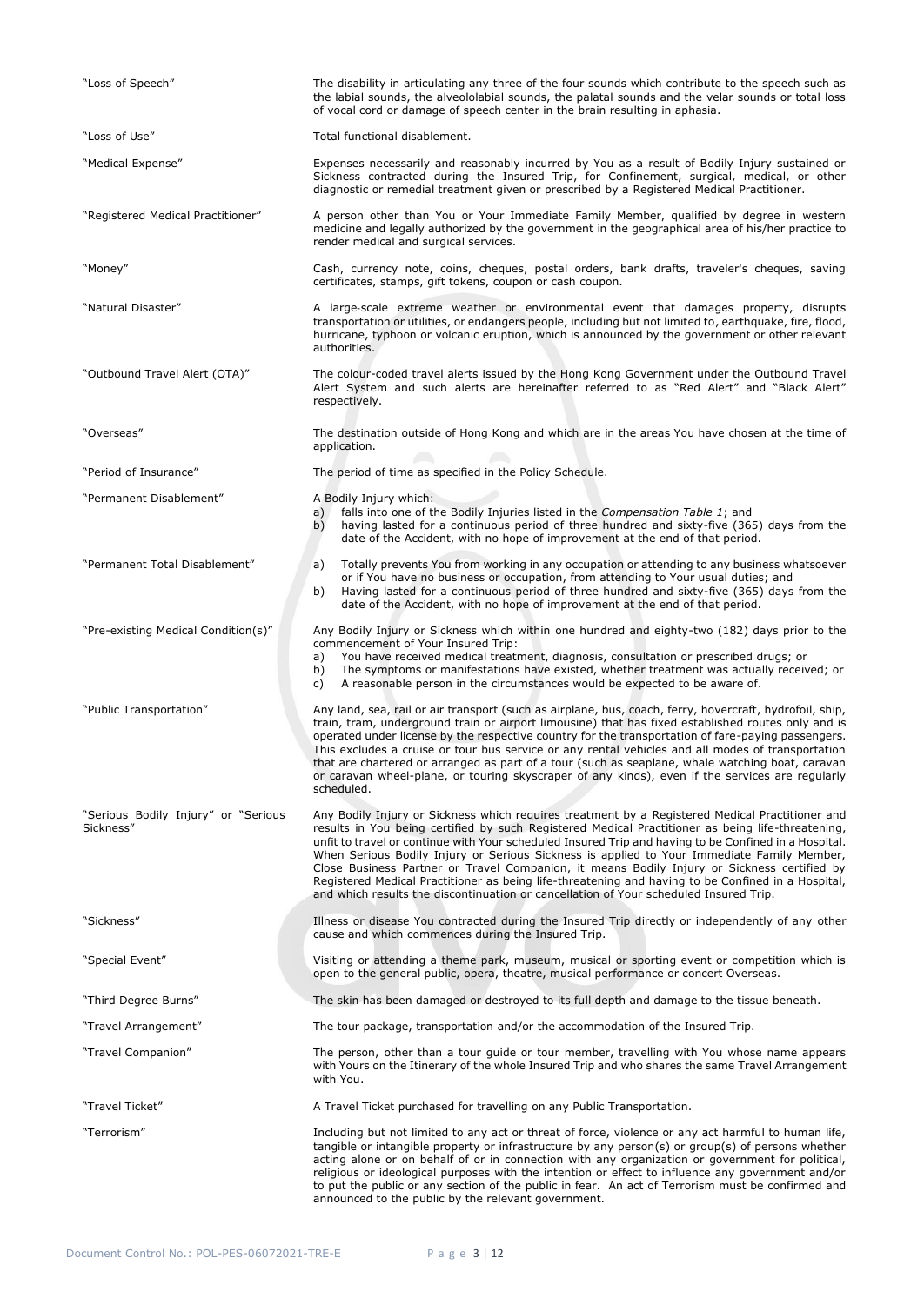"We", "Our", "Us" or "Avo" Avo Insurance Company Limited.

"You", "Your" or "Insured Person(s)" The person(s) insured and named in the Policy Schedule. All Insured Person(s) must hold a valid Hong Kong Identity Card. For the Insured Person aged below eleven (11) and without holding Hong Kong Identity Card, holding a birth certificate issued by the Immigration Department of the Hong Kong Special Administrative Region shall be accepted by Us.

## **Part 2 - BENEFITS**

*Compensation Table 1*

## **Section 1 - Personal Accident Benefits**

When an Accident happens during the Insured Trip and You suffer from a Bodily Injury solely and directly causes Your death, or leads to Permanent Disablement within three hundred and sixty-five (365) consecutive days of the Accident, We will pay You or Your legal estate the percentage of the Benefit Amount based on the Bodily Injury described in the *Compensation Table 1* below up to the maximum Benefit Amount as stated in the Benefit Schedule.

If You are declared as missing because of the sinking, crashing, wrecking or disappearance of the Public Transportation You are travelling in during the Insured Trip, We will presume that You have suffered from Accidental death if Your body is not found within three hundred and sixty-five (365) consecutive days from the date of Accident. We will pay the Accidental death benefit, subject to the signing of an undertaking by Your legal estate that such payment shall be refunded to Us if it is later discovered that You are found to be living.

| ensation Table 1                                                |                         |  |  |  |
|-----------------------------------------------------------------|-------------------------|--|--|--|
| <b>Bodily Injury</b>                                            | % of the Benefit Amount |  |  |  |
| Accidental death<br>1.                                          | 100%                    |  |  |  |
| Permanent Total Disablement<br>2.                               | 100%                    |  |  |  |
| Permanent and incurable paralysis of all Limbs<br>3.            | 100%                    |  |  |  |
| Permanent total Loss of Sight in both eyes<br>4.                | 100%                    |  |  |  |
| Permanent total Loss of Sight in one eye<br>5.                  | 50%                     |  |  |  |
| Loss of or permanent total Loss of Use of two Limbs<br>6.       | 100%                    |  |  |  |
| Loss of or permanent total Loss of Use of one Limb<br>50%<br>7. |                         |  |  |  |
| Permanent Loss of Speech and Loss of Hearing<br>100%<br>8.      |                         |  |  |  |
| Permanent Loss of Speech<br>50%<br>9.                           |                         |  |  |  |
| 10. Permanent total Loss of Hearing in both ears<br>100%        |                         |  |  |  |
| 11. Permanent total Loss of Hearing in one ear<br>50%           |                         |  |  |  |
| 12. Third Degree Burns - % of surface areas                     |                         |  |  |  |
| Head: >12% or body: >20%<br>a)                                  | 100%                    |  |  |  |
| Head: >8% to 12% or body: >15% to 20%<br>75%<br>b)              |                         |  |  |  |
| Head: 5% to 8% or body: 10% to 15%<br>50%<br>C)                 |                         |  |  |  |

## **Conditions application Section 1:**

- 1. If You suffer from more than one of the Bodily Injuries listed above in the same Accident, We will pay You or Your legal estate the one Bodily Injury with the largest Benefit Amount (i.e. the highest percentage of the Benefit Amount shows in the *Compensation Table 1*) under this Section.
- 2. The severity of Your Bodily Injury must be certified by a Registered Medical Practitioner with medical reports and full diagnosis.
- 3. Any body part which was partially disabled prior to a Bodily Injury covered under this Policy and subsequently becomes totally disabled as a result of such Bodily Injury, the percentage of Benefit Amount payable shall be determined by Us. However, no benefit shall be payable in respect of any loss of a body part which was permanently disabled prior to the Bodily Injury.

## **Exclusion applicable to Section 1:**

In no event We will be liable to pay for any loss caused by a Bodily Injury which is a consequence of any kind of diseases or Sickness.

## **Section 2 – Emergency Medical & Related Expenses**

## 2.1. **Medical Expenses Incurred Overseas**

If You suffer from Bodily Injury or Sickness during the Insured Trip and incur Medical Expenses (including the cost of dental treatment as a result of Accident only) Overseas, We will reimburse You for those Medical Expenses up to the maximum Benefit Amount as stated in the Benefit Schedule.

## **Follow-up Medical Expenses**

In the event that, You seek medical treatment Overseas and incur Medical Expenses as a result of Bodily Injury or Sickness during the Insured Trip and still require follow-up medical treatment by Registered Medical Practitioner or Chinese Medicine Practitioner within ninety (90) days after returning to Hong Kong, We will extend to reimburse You up to the sub-limits as stated in the Benefit Schedule for the follow-up Medical Expenses incurred in Hong Kong for the same Bodily Injury or Sickness.

## 2.2. **Trauma Counselling Expenses**

In the event You witness and/or are the victim of a traumatic event including rape, armed hold up, assault, Natural Disasters or acts of Terrorism during the Insured Trip Overseas, We will reimburse You up to the maximum Benefit Amount as stated in the Benefit Schedule for the necessary expenses of trauma counselling as recommended by Registered Medical Practitioner and incurred within ninety (90) days from the occurrence of such traumatic event.

## 2.3. **Mobility Extension**

If during the Insured Trip Overseas, You suffer from Bodily Injury caused by an Accident resulting in Permanent Total Disablement and need

- a) to operate a self-powered or climbing wheelchair;
- b) to make modification to the controls of Your motor vehicle; or
- c) to install or modify a lift, necessary ramps and railings at Your home.

We will pay You up to the maximum Benefit Amount as stated in the Benefit Schedule for the costs of such equipment and the installation or modification.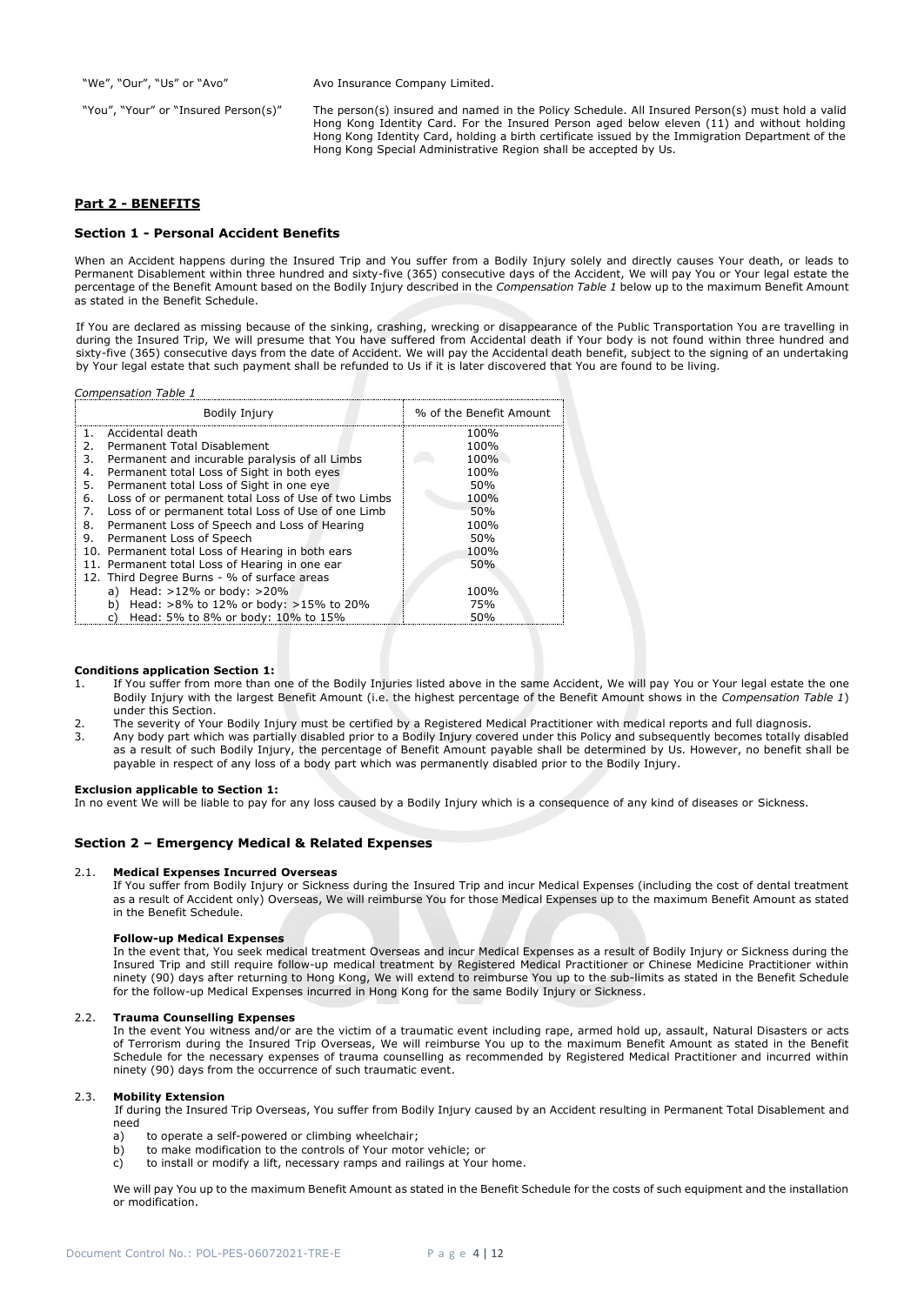## 2.4. **Hotel Accommodation for Convalescence and Transportation Expenses**

If You suffer from Bodily Injury or Sickness during the Insured Trip and are Confined in a Hospital Overseas, upon discharge from the Confinement and are recommended by the Registered Medical Practitioner to convalesce immediately before returning to Hong Kong, We will reimburse You up to the maximum Benefit Amount and subject to the daily limit of HK\$500 for hotel accommodation as stated in the Benefit Schedule for hotel accommodation expenses necessarily incurred (but not the costs of drinks, meals and other room services) and the additional cost of one (1) economy class one-way Travel Ticket for You to return to Hong Kong if Your original scheduled Travel Ticket is forfeited due to the Confinement or convalescence.

## 2.5. **Hospital Daily Allowance**

If You suffer from Bodily Injury or Sickness during the Insured Trip and are Confined in a Hospital Overseas a continuous period of over twenty-four (24) hours, We will pay You a daily allowance for each complete day of twenty-four (24) hours of Confinement. Even within ninety (90) days after returning to Hong Kong from the Insured Trip, further Confinement for the same Bodily Injury or Sickness is required, We will continue to pay You a daily allowance for each complete day of twenty-four (24) hours of further Confinement in Hong Kong until the maximum Benefit Amount as stated in the Benefit Schedule has been exhausted.

## **Exclusions applicable to Section 2:**

In addition to GENERAL EXCLUSIONS, We will not pay any claim for:

- 1. any elective or non-emergency treatments that in the opinion of the Registered Medical Practitioner are not urgent and medically necessary during the Insured Trip, and can be reasonably delayed until You have returned to Hong Kong;
- 2. cosmetic surgery, eye glasses, contact lenses, hearing aids and prosthesis, and medical equipment, appliances and accessories;<br>3. convalescent or nursing home or any rehabilitation centre:
- convalescent or nursing home or any rehabilitation centre;
- 4. any additional cost of single or private room accommodation, other than isolation room, at a Hospital or charges in respect of special or private nursing, non-medical personal services such as radio, telephone and the like; procurement or use of special braces, appliances or equipment;
- 5. any Medical Expenses related to travel against the advice of a Registered Medical Practitioner or for the purpose of receiving medical or surgical treatment;
- 6. any loss or expenses incurred if You fail to obtain a written medical report from the Registered Medical Practitioner;
- 7. any loss if You refuse to follow the recommendation of a Registered Medical Practitioner to return to Hong Kong or to continue the Insured Trip whilst Your physical condition at the time of recommendation is fit for travel; or
- 8. any loss or expenses incurred after one hundred and eighty (180) days of the date on which the Bodily Injury or Sickness is sustained or contracted.

## **Section 3 - Worldwide Emergency Assistance Services**

When You suffer from Bodily Injury or Sickness during the Insured Trip or require any referral services prior to or during Your Insured Trip, You may contact Our "24-Hour Worldwide Emergency Assistance and Referral Services Hotline": +852 3572 8222 and remember to quote Your name, policy number, location (name of Hospital if any), phone number and kinds of services when You seek for assistance.

## 3.1. **Emergency Medical Evacuation and/or Repatriation**

If You suffer from a Bodily Injury or Sickness during the Insured Trip and Your conditions must require immediate medical treatment which is not available in the place of Bodily Injury or Sickness, We will arrange and pay for the necessary expenses to move You to the nearest appropriate medical facility for treatment. In the event that Your condition stabilizes, We shall arrange and pay the expenses for repatriation to Hong Kong up to the maximum Benefit Amount as stated in the Benefit Schedule. Any decision in relation to evacuation/repatriation, in particular, whether an evacuation or repatriation is necessary, or mean of transfer, shall be made jointly and exclusively by the attending Registered Medical Practitioner and Us based solely upon the medical necessity.

## 3.2. **Repatriation of Mortal Remains or Ashes**

If You die after suffering from a Bodily Injury or Sickness during the Insured Trip, We will pay the necessary expenses to return Your mortal remains or ashes to Hong Kong up to the maximum Benefit Amount as stated in the Benefit Schedule.

## 3.3. **Hospital Deposit Guarantee**

If You need admission in a Hospital Overseas because You suffer from a Bodily Injury or Sickness during the Insured Trip, We will provide a guarantee for Hospital admission deposit on Your behalf up to the maximum Benefit Amount as stated in the Benefit Schedule. Such deposit shall be fully refunded to Us and is borne solely by You unless otherwise covered under Section 2.1. Medical Expenses Incurred Overseas of Part 2 of this Policy.

#### 3.4. **Compassionate Visit**

If You are being Confined in a Hospital Overseas for more than three (3) consecutive days after suffering from a Bodily Injury or Sickness during the Insured Trip and the Registered Medical Practitioner assesses that it is medically inappropriate for You to return to Hong Kong for further treatment and no adult aged eighteen (18) or above is with You, We will pay You the reasonable economy-class round-trip Travel Ticket and hotel accommodation expenses subject to the daily limit of HK\$500 to allow one (1) family member who has attained age eighteen (18) or above to travel and be with You until the Registered Medical Practitioner confirms You are fit to continue Your Insured Trip or Your return to Hong Kong, up to the maximum Benefit Amount as stated in the Benefit Schedule.

## 3.5. **Return of Unattended Dependent Child(ren)**

If You die or being Confined in a Hospital Overseas for more than three (3) consecutive days after suffering from a Bodily Injury or Sickness during the Insured Trip and no other adults aged eighteen (18) or above with You and to accompany Your Dependent Child(ren), We will arrange and pay the cost of economy class one-way Travel Ticket for returning Your Dependent Child(ren) to Hong Kong, up to the maximum Benefit Amount as stated in the Benefit Schedule. If necessary, a qualified attendant will be arranged to accompany Your Dependent Child(ren) during the return trip.

## 3.6. **24-Hour Worldwide Emergency Assistance and Referral Services**

You can call Our "24-Hour Worldwide Emergency Assistance and Referral Services Hotline" for pre-trip information; or embassy, medical service provider, lawyer or interpreter referral; or get advice on what to do if you lost your passport or luggage.

Worldwide Emergency Assistance and Referral Services are rendered by a service provider nominated by Us and their services are provided on a best-efforts basis, and may not be available due to problems of time, distance or location. We are not responsible for the availability, use, acts, omissions or results of any medical, legal or transportation service.

## **Exclusions applicable to Section 3:**

In addition to GENERAL EXCLUSIONS, We will not pay any claim for:

- 1. any expenses incurred for services provided by another party for which You are not liable to pay, or any expenses already included in the cost of the scheduled Insured Trip;
- 2. any expenses for services not approved and arranged by the nominated service provider and Us; or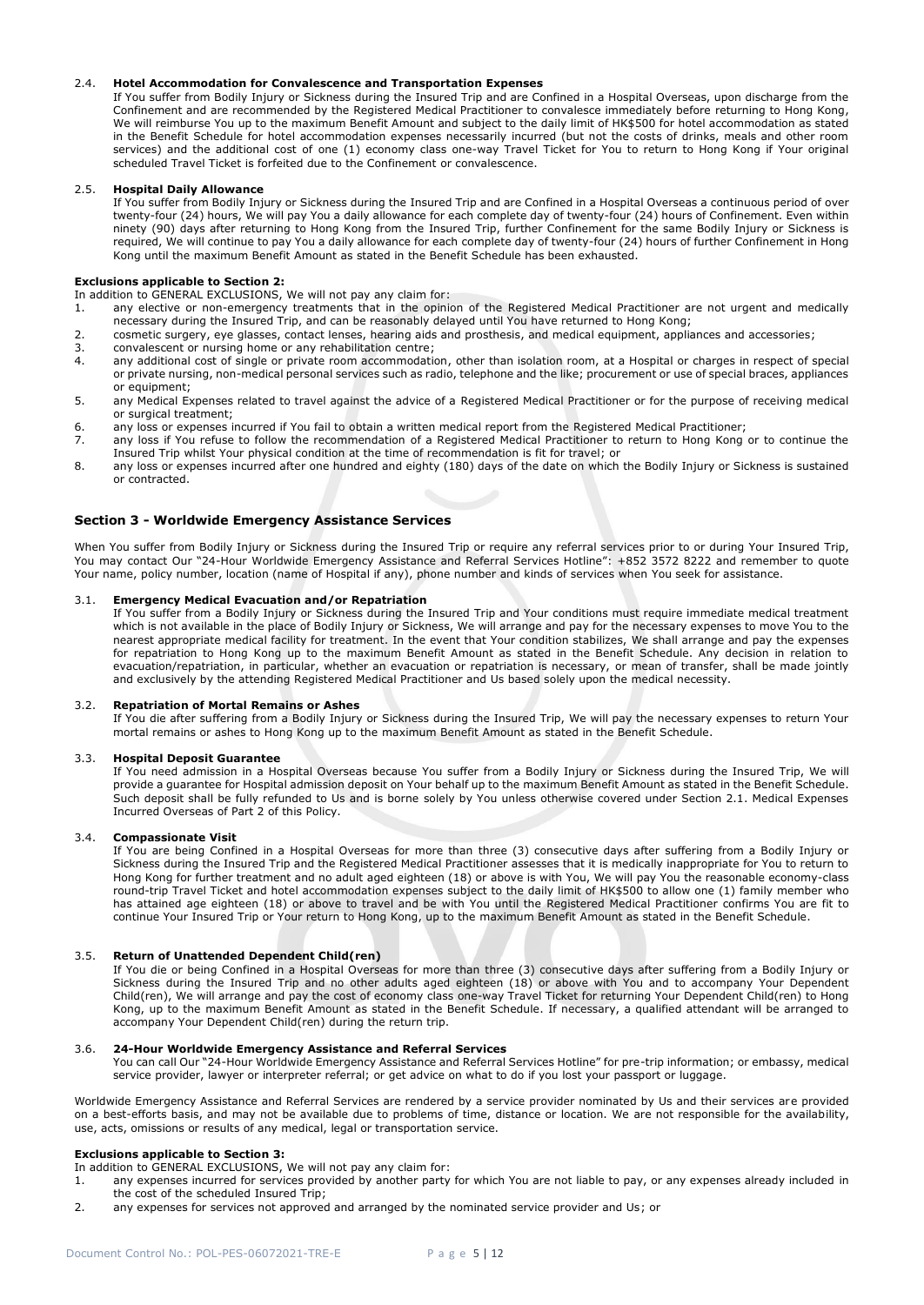3. any expenses related to travel taken against the advice of a Registered Medical Practitioner or for the purpose of receiving medical or surgical treatment.

## **Section 4 – Personal Belongings**

## 4.1. **Loss of or Damage to Personal Baggage or Effects**

When Your personal baggage or effects (except for Money and travel documents) are lost, stolen or damaged during the Insured Trip as a direct result of theft, robbery, burglary, Accident or mishandling by Public Transportation company, We will decide whether to replace, repair or pay a cash equivalent for the lost, stolen or damaged items that are owned by You or entrusted to You, up to the maximum Benefit Amount as stated in the Benefit Schedule. In assessing the claim payable, We will take into consideration of wear, tear and depreciation factors. In case of loss of or damage to any article or articles which are a part of a set, the measure of loss of or damage to such article or articles will be the ratable proportion of the total value of the set at the Benefit Amount applicable to each item or set or pair, and in no event such loss or damage be construed to mean total loss of the set.

- The following classes of property are excluded from this Section:
- a) business goods or samples of any kind; b) hired or leased equipment or property;
- 
- c) any kind of plants or animals, perishables or consumables (e.g. food, beverage, medicine);<br>d) any kind of jewelry or accessories made of or contain any kind of gold, platinum, diamond, any kind of jewelry or accessories made of or contain any kind of gold, platinum, diamond, jade or pearl;
- e) fragile articles (e.g. chinaware, glassware), antiques, artifacts, documents, manuscripts or paintings;
- f) contact or corneal lenses or hearing aids or dentures;
- g) musical instruments, any sports or golf equipment;<br>h) Money, securities, debit or credit cards, any cards o
- h) Money, securities, debit or credit cards, any cards or vouchers with a stored or monetary value;<br>i) computers (except lap-top computer or portable notebook) including software and accessories;
- computers (except lap-top computer or portable notebook) including software and accessories;
- j) identity card, passport, driver's license, entry visa, employment passes or any type of passes;<br>k) any bicycles, motorized vehicles, boats, or any other transportations including the accessorie
- any bicycles, motorized vehicles, boats, or any other transportations including the accessories or remote-controlled motorized devices; or
- l) information stored in tapes, cards, discs or other storage devices.

## 4.2. **Loss of Personal Money**

If Your personal Money is lost as a direct result of theft, robbery or burglary during the Insured Trip Overseas, We will reimburse You the Money lost up to the maximum Benefit Amount as stated in the Benefit Schedule.

## 4.3. **Loss of Travel Documents**

If Your travel documents (including identity card, passport, driver's license, entry visa, employment passes or any type of passes) or Travel Ticket is/are lost, stolen or damaged as a direct result of theft, robbery or burglary or Accident during the Insured Trip Overseas, We will reimburse You up to the maximum Benefit Amount as stated in the Benefit Schedule for:

- a) the replacement cost of the travel documents necessary for immigration clearance and/or Travel Ticket to continuous the Insured Trip. If any of Your travel document has a temporary and permanent version, We will reimburse You for only one version of such document with the lower replacement cost; and
- b) reasonable additional transportation and/or accommodation expenses necessarily incurred Overseas for the sole purpose of arranging the replacement of such documents or Travel Tickets to continuous the Insured Trip, subject to the daily limit of HK\$1,000 for the additional transportation and/or accommodation expenses.

## 4.4. **Emergency Cash to Purchase Essential Items**

When Your baggage is lost due to theft or robbery during Your Insured Trip Overseas, We will pay You up to the maximum Benefit Amount as stated in the Benefit Schedule, for actual expenses on emergency purchase of essential clothing or toiletries to get You through the period of loss.

## **Exclusions applicable to Section 4:**

In addition to GENERAL EXCLUSIONS, We will not pay any claims for:

- 1. loss not reported to the local police within twenty-four (24) hours upon discovery of the loss and such local report is not obtained;
- 2. loss of or damage while in the custody of a hotel or Public Transportation company, unless You report immediately in writing to such hotel or Public Transportation company within twenty-four (24) hours after the incident and obtain their written confirmation stating the cause of loss or a Property Irregularity Report if incurred in airline;
- 3. loss of or damage to any baggage or effects when it is left unattended in a Public Transportation or vehicle of any other kind or in a public place or as a result of Your failure to take due care and precautions for the safe guard and security of such baggage or effects; 4. loss of traveler's cheques not immediately reported to the local branch or agent of the issuing body;
- 5. loss of or damage to any baggage or effects or souvenirs which is either separately mailed or shipped by You, or intentionally arranged to be carried by a transportation other than the one You are on board;
- 6. unexplained loss or mysterious disappearance;
- 7. normal wear and tear (including scratches, discoloration, stains, tears or dents to the surface of the item which does not affect how it works), moth, vermin or inherent vice, gradual deterioration or mechanical or electrical breakdown or derangement;
- 8. faulty material, workmanship or design, cleaning, repairing or restoring process, atmospheric or climatic changes;
- 9. the prohibition imposed by transportation or service providers, other authorities or government official;
- 10. delay or confiscation or detention by customs or other authorities or government official;<br>11. Money shortage due to error, omission, exchange or depreciation in value;
- Money shortage due to error, omission, exchange or depreciation in value;
- 12. any fine or penalty incurred due to non-replacement or late replacement of the documents by You;
- 13. loss of or damage to property that has been reimbursed by a Public Transportation company, a hotel, any third party or another insurance policy;
- 14. loss of damage to property which resumes to function normally after it has been fixed or repaired by a third party with no additional costs incurred by You;
- 15. loss of travel documents and/or Travel Ticket which are not necessary for completing the Insured Trip; or
- 16. loss claimed under Section 5.6. Baggage Delay Lump Sum Allowance of Part 2 of this Policy arising from the same cause.

## **Section 5 - Trip Cancellation, Interruption or Delay**

## 5.1. **Loss of Deposit or Cancellation Charges**

When You have to unavoidably cancel Your Insured Trip due to following Incident(s), We will reimburse You for the loss of irrecoverable deposits or any payment made in advance for Your Travel Arrangement, up to the maximum Benefit Amount as stated in the Benefit Schedule.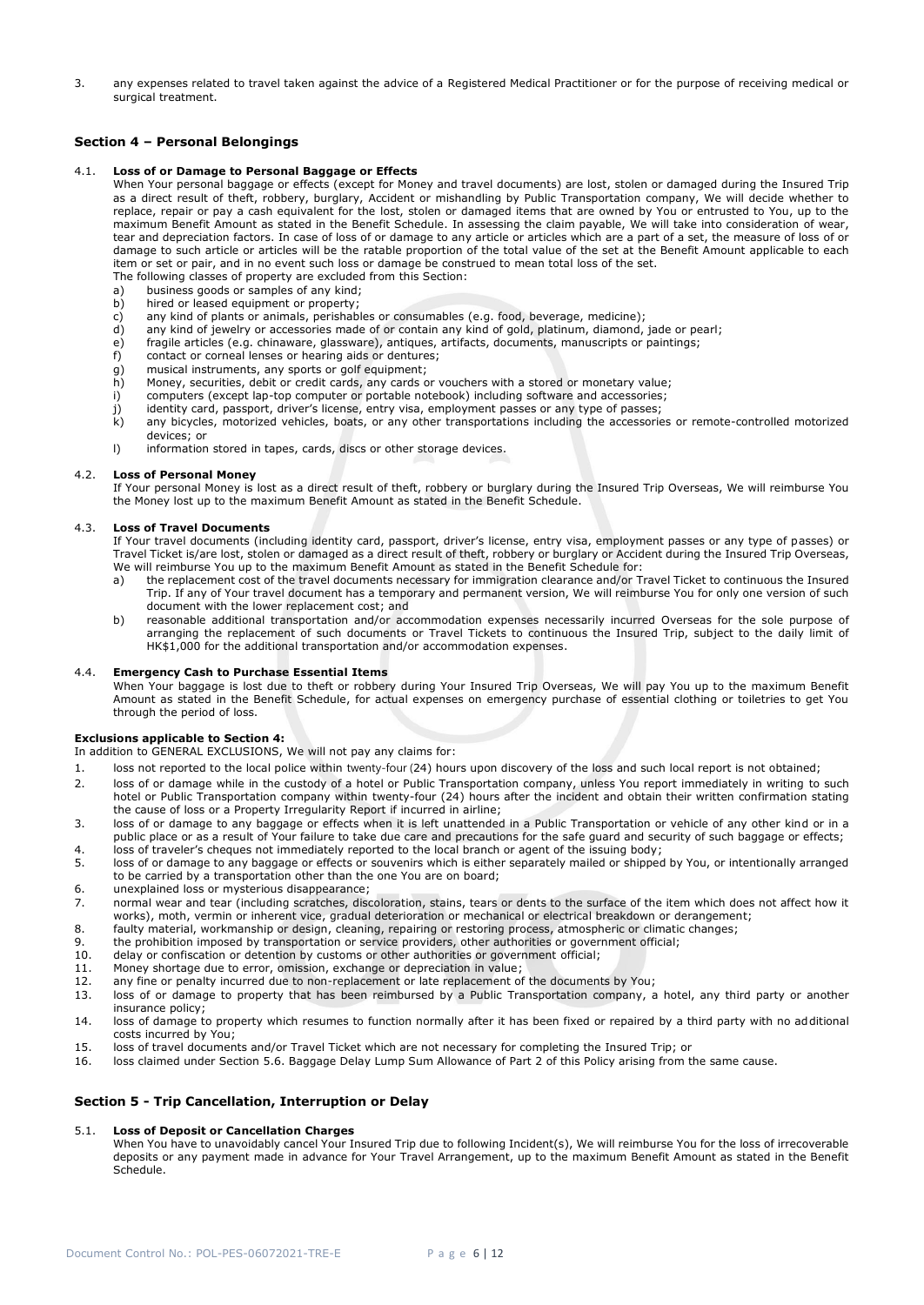## a) **Redeemed Travel Arrangement**

Notwithstanding the foregoing, if Your Travel Arrangement for the cancelled Insured Trip is redeemed from a customer loyalty program offered by an airline or hotel, We shall only reimburse You any service fee paid under such customer loyalty program for rebooking or resetting of the award up to the sub-limit as stated in the Benefit Schedule.

### b) **Missed Events**

In the event that You have to unavoidably cancel Your Insured Trip due to following Incident(s), We will extend to reimburse You for the loss of irrecoverable deposits or any payment made in advance for Special Event up to the sub-limit as stated in the Benefit Schedule.

Incident(s):

- i) death, Serious Bodily Injury or Serious Sickness occurring to You, Your Immediate Family Member, Close Business Partner or Travel Companion within thirty (30) days before the departure date of the scheduled Insured Trip;
- ii) witness summons or jury service that requires Your presence in Hong Kong within the scheduled Insured Trip;
- iii) unexpected Outbreak of Infectious Disease, strike, riot, civil commotion, Terrorism, adverse weather conditions or Natural Disasters at the scheduled destination and continuing within seven (7) days before the departure date of the scheduled Insured Trip;
- iv) serious damage to Your home in Hong Kong resulting from burglary, fire, flood or Natural Disasters within seven (7) days before the departure date of the scheduled Insured Trip, which requires Your presence in Hong Kong on the departure date of the scheduled Insured Trip;
- v) unexpected Compulsory Quarantine on You and continuing on the departure date of the scheduled Insured Trip;
- vi) closure of airspace or airport that leads to the cancellation of Your scheduled flight to the scheduled destination within the scheduled Insured Trip; or
- vii) unexpected issuance of Outbound Travel Alert (OTA) for the scheduled destination and continuing within seven (7) days before the departure date of the scheduled Insured Trip, provided the OTA is issued at least twenty-four (24) hours after:
	- the issuance of this Policy; or
	- the receipt date of the payment for the Travel Arrangement and/or Special Event whichever is later.

## Your benefit is:

*Compensation Table 2* 

| Color-coded<br>Alerts | % of Your forfeited amount, subject to Benefit<br>Amount stated in the Benefit Schedule |
|-----------------------|-----------------------------------------------------------------------------------------|
| Red Alert             | 50%                                                                                     |
| Black Alert           | 100%                                                                                    |

This benefit does not cover any loss arising if any OTA issued known to exist on the issue date of this Policy.

#### **Conditions applicable to Section 5.1.:**

- 1. The benefit of this Section will cease automatically once the Insured Trip is commenced.
- 2. Once a claim is made under this Section, no other benefits shall be payable in respect of the same Insured Trip.<br>3. The maximum amount We reimburse You under Section 5.1. (vii) will be up to the Benefit Amount as stated
- The maximum amount We reimburse You under Section 5.1.(vii) will be up to the Benefit Amount as stated in the Benefit Schedule in accordance to the percentage of Your forfeited amount listed in the *Compensation Table 2* above.
- 4. If more than one OTA are issued for the scheduled destination, We will only reimburse You one OTA with the largest Benefit Amount (i.e. the highest percentage of Your forfeited amount listed in the *Compensation Table 2* above).

## 5.2. **Trip Cut Short**

While You are on Your Insured Trip Overseas, You cut short Your Insured Trip and return to Hong Kong due to:

- a) death, Serious Bodily Injury or Serious Sickness occurring to You, Your Immediate Family Member, Close Business Partner or Travel Companion;
- b) unexpected Outbreak of Infectious Disease, strike, riot, civil commotion, Terrorism, adverse weather conditions or Natural Disasters at the scheduled destination which prevents You from continuing with the Insured Trip; or
- c) unexpected issuance of the Black Alert for the scheduled destination.

We will reimburse You up to the maximum Benefit Amount as stated in the Benefit Schedule for:

- i) any loss of unused Travel Arrangement forfeited by You which are not recoverable from any other sources; and
- ii) any additional transportation and/or accommodation expenses subject to economy-class for air-fare and the daily limit of HK\$500 for accommodation expenses that are reasonably and necessarily incurred for You to return to Hong Kong.

#### **Condition applicable to Section 5.2.:**

We will pay on a pro-rata basis for each complete day of the Insured Trip which is cut short for the unused portion of the Travel Arrangement which is forfeited and irrevocable. You should surrender any original unused portion of such Travel Arrangement to Us if they are no longer valid for travel.

### 5.3. **Trip Re-arrangement (full 12-hour period of delay)**

In the event that Your scheduled Public Transportation is delayed for more than twelve (12) consecutive hours from the departure or arrival time specified in Your Itinerary as a direct result of sudden, unexpected and unforeseen occurrence of strike, riot, civil commotion or Terrorism, hijacking, adverse weather conditions or Natural Disasters; or as a direct result of mechanical and/or electrical breakdown of the Public Transportation or airport closure, We will reimburse You up to the maximum Benefit Amount as stated in the Benefit Schedule for the additional cost of transportation expenses (economy-class for air-fare) and the necessary administrative charges incurred by You to book an alternative mode of transport or travel routing to continue with Your scheduled Insured Trip and it departs earlier than the next available re-scheduled departure time offered by the original Public Transportation company.

#### 5.4. **Extra Accommodation Expenses (full 6-hour period of delay)**

In the event that Your scheduled Public Transportation is delayed during the Insured Trip Overseas for more than six (6) consecutive hours from the departure or arrival time specified in Your Itinerary as a direct result of sudden, unexpected and unforeseen occurrence of strike, riot, civil commotion or Terrorism, hijacking, adverse weather conditions or Natural Disasters, or as a direct result of mechanical and/or electrical breakdown of the Public Transportation or airport closure, We will reimburse You up to the maximum Benefit Amount as stated in the Benefit Schedule for extra accommodation expenses reasonably and necessarily incurred Overseas by You to wait for the next available re-scheduled transport to continue with Your scheduled Insured Trip, subject to the daily limit of HK\$500 for the extra accommodation expenses.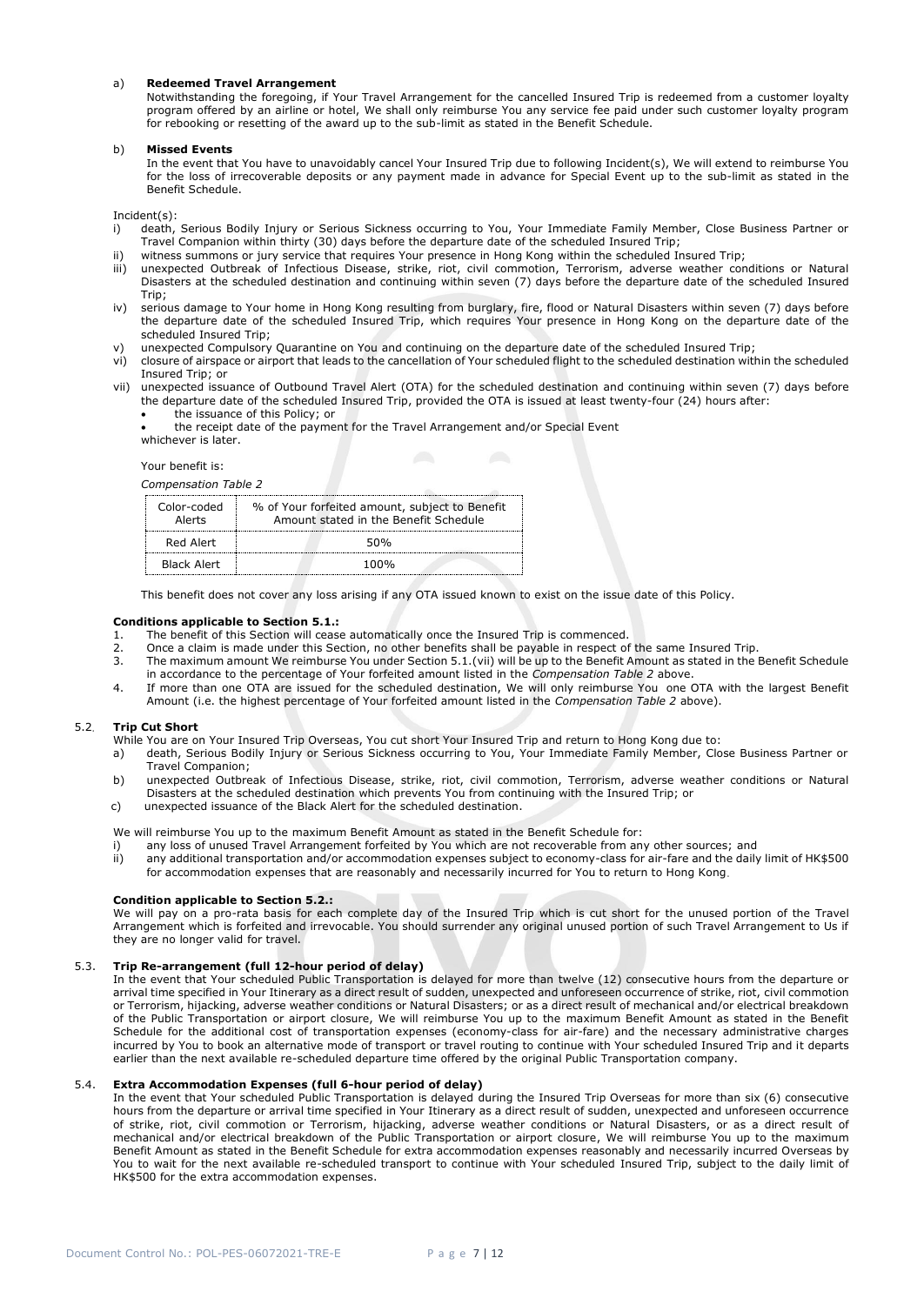## 5.5. **Travel Delay Allowance (full 6-hour period of delay)**

In the event that Your scheduled Public Transportation is delayed for more than six (6) consecutive hours from the departure or arrival time specified in Your Itinerary as a direct result of sudden, unexpected and unforeseen occurrence of strike, riot, civil commotion or Terrorism, hijacking, adverse weather conditions or Natural Disasters, or as a direct result of mechanical and/or electrical breakdown of the Public Transportation or airport closure, We will pay You an allowance of each full 6-hour delay, up to the maximum Benefit Amount as stated in the Benefit Schedule.

Departure or arrival delay will be calculated from the original scheduled departure or arrival time of the Public Transportation specified in the Itinerary provided to You until the actual departure or arrival time of a) the original Public Transportation or b) the first available alternative transportation offered by the that Public Transportation company. You can only claim for either the departure or arrival delay of the same Public Transportation.

If You has consecutive connecting flights, each period of delayed hours cannot be accumulated and the proximate cause of the delay must be one of the causes set out in the first paragraph of this Section 5.5.

## 5.6. **Baggage Delay Lump Sum Allowance (full 6-hour period of delay)**

When Your check-in baggage is delayed, misdirected or temporarily misplaced by the Public Transportation company at the scheduled Overseas destination for more than six (6) consecutive hours and it was not caused by You, We will pay You a lump sum allowance up to the maximum Benefit Amount as stated in the Benefit Schedule.

### 5.7. **Compulsory Quarantine Daily Allowance**

When You are placed under Compulsory Quarantine during Your Insured Trip Overseas or within seven (7) days after Your return to Hong Kong for reason of being suspected of suffering from or confirmed to have infected with an Infectious Disease during the Insured Trip, We will pay You a daily allowance for each complete day of twenty-four (24) hours of quarantine, up to the maximum Benefit Amount as stated in the Benefit Schedule

## 5.8. **Extra Pet Accommodation Expenses (full 6-hour period of delay)**

In the event that Your scheduled Public Transportation is delayed while returning to Hong Kong for more than six (6) consecutive hours from the arrival time at Hong Kong specified in Your Itinerary as a direct result of sudden, unexpected and unforeseen occurrence of strike, riot, civil commotion or Terrorism, hijacking, adverse weather conditions or Natural Disasters, or as a direct result of mechanical and/or electrical breakdown of the Public Transportation or airport closure, or You are Confined or ordered to be quarantined Overseas and causing You cannot arrive Hong Kong on the original return date as stated in the Itinerary, We will reimburse You up to the maximum Benefit Amount as stated in the Benefit Schedule for the additional, reasonable and irrecoverable accommodation expenses incurred in extending Your pet's stay in the same licensed kennel or cattery or pet hotel You placed during the Insured Trip. Pet refers to a dog or cat that has a microchip identification and of which You are the owner registered with the Agriculture, Fisheries and Conservation Department of Hong Kong.

## **Condition applicable to Section 5:**

- For the avoidance of doubt, in respect of the same cause of trip interruption or delay, a claim can only be made once under either
- a) Section 5.2. Trip Cut Short; or
- b) Section 5.3. Trip Re-arrangement (full 12-hour period of delay); or
- Section 5.5. Travel Delay Allowance (full 6-hour period of delay);
- We will pay the higher payable Benefit Amount either for a) or b) or c) as stated above.

## **Exclusions applicable to Section 5:**

- In addition to GENERAL EXCLUSIONS, We will not pay any claim for:
- 1. any redeemed Travel Arrangement, except as otherwise provided in Section 5.1.a) Redeemed Travel Arrangement Extension of Part 2 of this Policy;
- 2. any compensation for any customer loyalty points You used to pay for any part of Your Insured Trip, except as otherwise provided in Section 5.1.a) Redeemed Travel Arrangement Extension of Part 2 of this Policy;
- 3. expenses which are not legally obligated to pay by You;
- any loss which will be paid or refunded by any existing insurance scheme, a government program, accommodation operator, Public Transportation company, travel agent or any other source;
- 5. any loss or expense incurred because You refuse to follow the recommendation of a Registered Medical Practitioner to return to Hong Kong or refuse to continue the Insured Trip whilst Your physical condition at the time of recommendation is fit for travel;
- 6. any loss directly or indirectly arising from bankruptcy, liquidation or default of any travel agency, tour operator, Public Transportation company and/or other provider of any service forming part of the booked Itinerary;
- 7. any loss directly or indirectly arising from Your failure to notify the travel agency, tour operator, Public Transportation company and/or other provider of any service forming part of the booked Itinerary of the need to cancel or cut short the Travel Arrangement immediately when it is found necessary to do so;
- 8. any loss arising from the Your late arrival at the airport, port or station (i.e. arrival at the time later than the time required for checkin or booking-in);
- 9. any loss arising from Your refusal or failure to take the first available alternative transportation offered by the relevant Public Transportation company;
- 10. any consequential loss arising from the late arrival of a preceding Public Transportation that causes subsequent delays/misconnections of each Public Transportation in which You have arranged to travel during the course of the Insured Trip;
- 11. any baggage delay which is caused by confiscation, detention or examination by customs or other authorities or government official;
- 12. any baggage which is either separately mailed or shipped by You, or intentionally arranged to be carried by a Public Transportation other than the one You are on board;
- 13. any loss claimed under Section 4.1. Loss of or Damage to Personal Baggage or Effects and/or Section 4.4. Emergency Cash to Purchase Essential Items of Part 2 of this Policy arising from the same cause (only applicable to Section 5.6. Baggage Delay Lump Sum Allowance); or
- 14. failure to obtain:
	- a) a written proof containing the reason and details of Your delay including the number of hours You are delayed and the alternative transportation from Public Transportation company;
	- b) Your boarding pass or departure record for the actual transportation taken;
	- c) a written medical report from the Registered Medical Practitioner for any Serious Bodily Injury or Serious Sickness;
	- d) the official receipt of extra expenses from the accommodation operator or Public Transportation company;
	- e) a written proof from Hospital or relevant health authority or government official stating the reason and number of days You are Confined or ordered to quarantined; or
	- f) a written proof containing the original and actual collection date of Your pet from licensed kennel, cattery or pet hotel.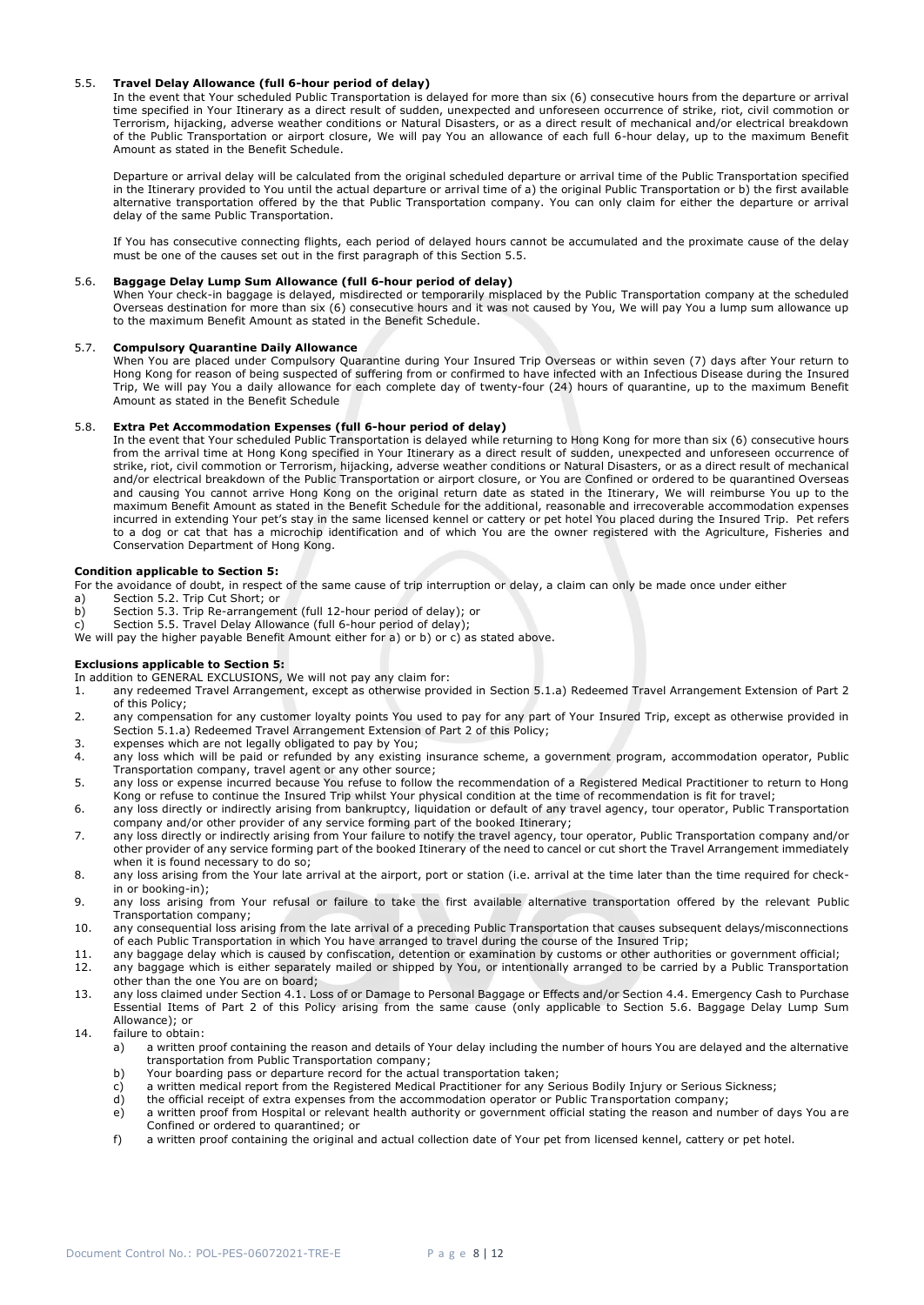## **Section 6 - Overseas Rental Vehicle Excess Protection**

If You are the one driving the rental vehicle and such rental vehicle is lost or damaged due to car Accident, parking damage or theft during the Insured Trip Overseas, of which You are the named driver or co-driver in the rental agreement and You become liable for the excess (or deductible or similar condition) of the insurance policy, We will reimburse You up to the maximum Benefit Amount as stated in the Benefit Schedule for the excess that paid by You.

Rental vehicle means any non-commercial inland motor driven four-wheels passenger vehicle (except four-wheeled motorcycle) that You hire from a licensed car rental company during the Insured Trip and is in Your care and custody, for the purpose of private and leisure use and not for practice or speed trail.

## **Conditions applicable to Section 6:**

- 1. A valid motor vehicle insurance policy providing coverage on the rental vehicle during the rental period must be taken out by You.
- 2. The rental vehicle is driven by You at the relevant time when the car Accident occurs.

## **Exclusions applicable to Section 6:**

In addition to GENERAL EXCLUSIONS, We will not pay any claim for:

- 1. Any use of the rental vehicle by You that is in violation of the terms of the rental agreement or applicable motor vehicle insurance policy;
- 2. Any condition under the influence of alcohol or drugs of You when You are in control of the rental vehicle during the rental period;
- 3. Liability other than loss of or damage to the rental vehicle;
- 4. Any illegal or unlawful use of the rental vehicle by You during the rental period; or
- 5. You are not holding a valid driving license for the country in which You drives such rental vehicle.

## **Section 7 - Personal Liability**

We will indemnify You for the compensation and/or legal expenses You legally liable to pay for an Accident occurring during the Insured Trip Overseas which causes death or Bodily Injury to a third party, or Accidental damage to property of a third party, up to the maximum Benefit Amount as stated in the Benefit Schedule.

You must:

- a) not make any offer or promise of payment or admit liability to any other party, or become involved in any litigation without Our prior written approval; and
- b) send Us any writ summons or other documents in connection with the claim immediately.

## **Exclusions applicable to Section 7**:

In addition to the GENERAL EXCLUSIONS, We will not pay any claim for:

- 1. anyone who has caught any illness or disease from You;
- 2. the property under Your care, custody or control;
- 3. death, Bodily Injury, property damage or legal liability to Your family, relatives, partner, Travel Companion or people who work for or with You;
- 4. legal costs or penalties resulting from any criminal proceedings;
- 5. any willful, malicious or unlawful act;
- 6. any liability assumed under contract;
- 7. Your employment, trade, business or profession;
- 8. Your ownership or occupation or use of any land, building or premises other than You are authorized to stay at a temporary residence during the Insured Trip;
- 9. Your owning, holding or using firearms, pet or animals, motorized vehicles, air or watercrafts, remote controlled motorized devices or bicycles; or
- 10. punitive, aggravated or exemplary damages.

## **Part 3 - GENERAL EXCLUSIONS**

We will not pay You for any benefits if the claim is caused directly or indirectly as a result of or in connection with:

- 1. travelling not for conventional leisure or business of clerical and/or administrative purposes;
- 2. medically unfit for travel or travelling for the purpose of getting medical care, advice or treatment (including cosmetic, plastic or any elective surgery, surgical or non-surgical treatment of obesity) or health check-ups;
- 3. any illegal or unlawful act by You;
- 4. suicide, attempted suicide, intentional self-injury, insanity, mental or nervous disorders, sleep disorder, psychiatric disorder, or willful exposure to danger (other than in an attempt to save human life);
- 5. Pre-existing Medical Conditions (including mental or nervous disorders, psychological or psychiatric disorders);
- 6. the influence of alcohol or drugs;
- 7. taking part in the activity of:
	- a) flying or other aerial activities except:
		- as a fare-paying passenger in a licensed passenger-carrying aircraft; or
		- ii) participating in such activity where the manoeuvre or navigation of such activity is responsible by another person who is adequately licensed for guiding such activity and the provider of such activity must be authorized by the relevant local authority;
	- b) any kind of racing, motor rallies, competition, a professional capacity in any sports where You would or could earn income or remuneration from engaging in such sport as a source of income;
	- c) any Extreme Sports;
	- d) scuba diving to a depth greater than thirty (30) meters below sea level;
	- e) trekking at an altitude greater than five thousand (5,000) meters above sea level;
- 8. Your occupational activities:
	- a) working or visiting off-shore platform;
	- b) working at heights above thirty (30) feet, including but not limited to roofing activities on scaffolding or gondola;
	- c) working in or visiting hazardous places e.g. construction site, shipyard, underground in a tunnel or a quarry;
	- d) working with explosives or hazardous substances;
- 9. abortion, miscarriage, pregnancy or childbirth or any complications arising from these conditions;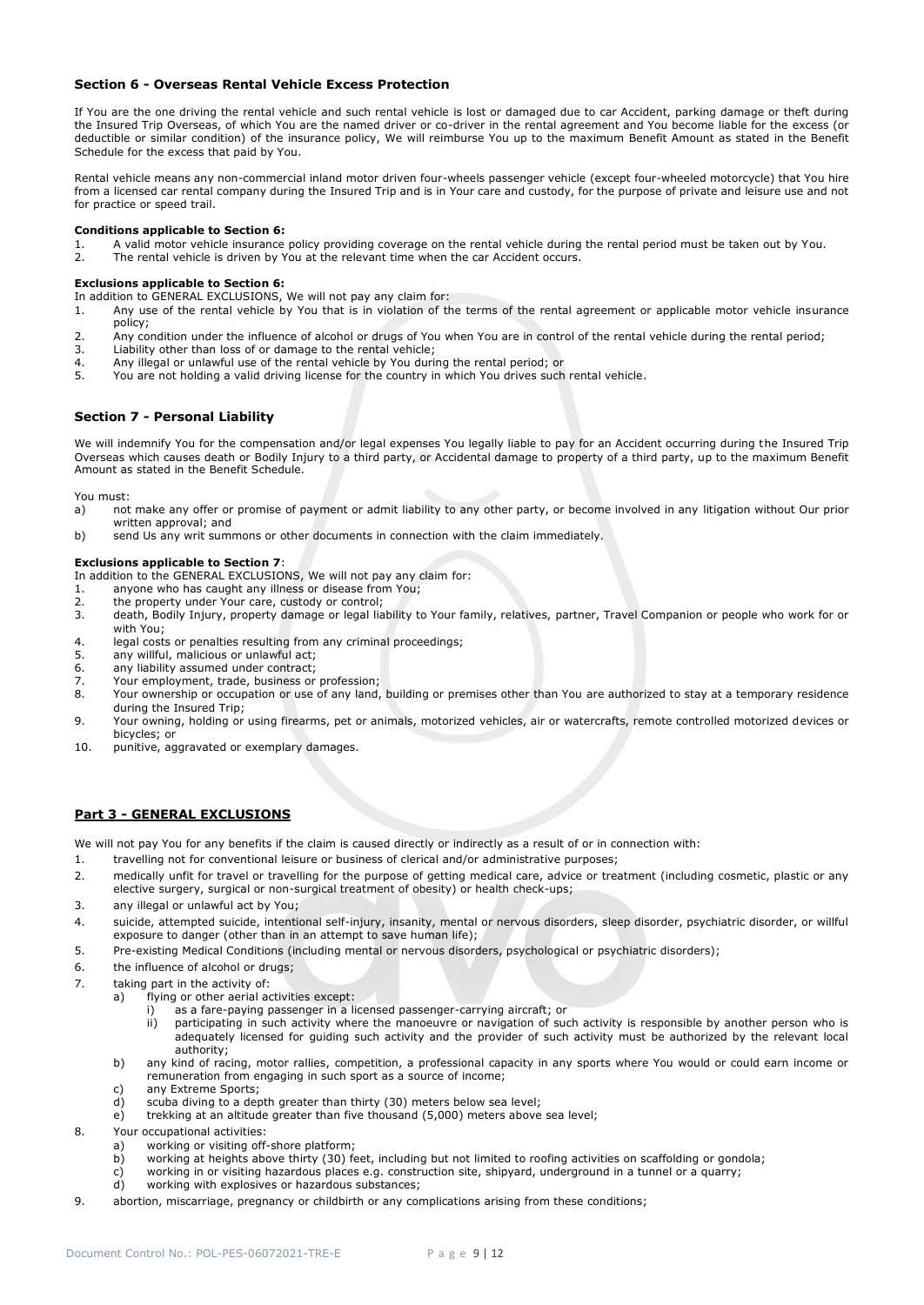- 10. HIV, AIDS and/or any sexually transmitted disease;
- 11. engaging in naval, military or air force service or operations, armed force service; war, invasion, act of foreign enemy, hostilities or warlike operations (whether war is declared or not), civil war, mutiny, riot or civil commotion assuming the proportions of or amounts to popular rising (except as specified under individual sections), military rising, insurrection, rebellion, revolution, military or usurped power, martial law, confiscation or nationalization or requisition or destruction of or damage to property by or under the order of any government or public or local authority;
- 12. any loss arising from prohibition or regulations by any government (except benefits payable under Outbreak of Infectious Disease of Section 5.1.(iii), Section 5.1.(v), (vi) & (vii) and 5.2(c)); any breach of government regulation or any failure by You to take reasonable precautions to avoid a claim under this Policy following the warning of any intended strike by the employees of Public Transportation, riot or civil commotion, adverse weather or Natural Disaster by any government or other relevant authorities;
- 13. any nuclear reaction or contamination, ionizing rays or radioactivity;
- 14. not taking all reasonable efforts to avoid Bodily Injury or to minimize any claim under this Policy;
- 15. any event or circumstance which is existing or announced before (i) the time of application for this insurance or (ii) the date stated on the receipt of payment for the Travel Arrangement and/or Special Event, whichever is later; or
- 16. any cover, loss or expenses if provided, reimbursed or paid by Us would result in Us or Our affiliates being in breach of any sanction, prohibition or restriction under United Nations resolutions or the trade or economic sanctions, laws or regulations of the European Union, United Kingdom and United States of America or any jurisdiction applicable to Us.

## **Part 4 - GENERAL CONDITIONS**

1. POLICY CONTRACT

This Policy is a contract between You and Us and contains this Policy wordings, the Benefit Schedule, the Policy Schedule and any Endorsements. Any changes to the terms and conditions of this Policy are only valid if We have given Our approval in writing, and issue You Our official Endorsement(s).

2. AGE LIMIT

Anyone who is aged eighty (80) or below is eligible to enroll in this Policy and renewal of annual travel policy is up to the age of eighty (80), provided that any child must obtain the consent of his/her parent(s) or legal guardian in order to be insured under this Policy. All benefits would be payable according to the age of Insured Person on the commencement date of the Period of Insurance.

## 3. POLICY VALIDATION

This Policy is applicable to conventional leisure travel or business travel for the purpose of carrying out clerical and/or administrative tasks without any manual work. This insurance shall not apply to persons undertaking expeditions, risking one' life or similar trip.

## 4. GEOGRAPHICAL LIMIT

- a) Annual travel policy covers any regions in the world.<br>b) Single trip policy covers the regions as specified in the
- Single trip policy covers the regions as specified in the Policy Schedule.

## 5. KNOWN CIRCUMSTANCES OR EVENTS

Your insurance is only valid if You purchase this Policy before You become aware of any possible situations that may lead to any claim on this Policy. (e.g. hospitalization of an Immediate Family Member, having received a terminal prognosis of an Immediate Family Member or any risk related to the travel destination).

6. FIT FOR TRAVEL

At the time of Your Insured Trip You must be medically fit to travel and not be aware of any circumstances which could lead to cancellation or disruption of the Insured Trip, otherwise, any claim is not payable.

## 7. REASONABLE CARE

You shall act in a prudent manner and exercise reasonable care and prevent Accidents, Bodily Injury, Sickness, loss or damage.

## 8. GOVERNING LAW

This Policy is issued in Hong Kong and shall be governed and construed in accordance with the laws of Hong Kong Special Administrative Region.

9. INCORRECT OR CHANGE IN INFORMATION

If at any point in time, You become aware that any information declared to Us is incorrect, You must notify Us immediately since this can affect whether Your policy is still valid. We will assess the new details provided and may issue Endorsement; cancel the policy or decline the renewal or offer to renew the policy on different terms.

10. BE TRUTHFUL

This Policy shall be voidable if You hide, withhold or give any false, incorrect or misleading information during Your application of this Policy. If You are unsure, let Us have the details and We will advise whether this Policy grants You cover.

## 11. CONCEALMENT OR FRAUD

If You or anyone acting on Your behalf put forward any claim under this Policy knowing the same to be false or fraudulent, this Policy shall be void in its entirety and be of no effect whatsoever and all claims that You may have made for an indemnity under it shall be forfeited.

12. DUPLICATE INSURANCE

If You are covered under more than one travel insurance policies which are underwritten by Us for the same Insured Trip, We shall only be liable for the travel policy with the highest plan level.

# 13. MEDICAL EXAMINATION

We shall be entitled in case of non-fatal injury to call for examination by a medical referee appointed by Us if We deem necessary and in the event of death to have a post-mortem examination at Our expense. The result of such examination shall be Our property.

## 14 NOTICE OF CLAIM

You must give written notice of claim to Us within thirty (30) days after the occurrence of any event likely to give rise to a claim under this Policy or as soon thereafter as is reasonably possible. In the event of Accidental death or You are declared as missing, immediate notice must be given to Us by Your legal estate. All claims shall be made together with satisfactory proof to Us and all proof shall be rendered at Your own expense or Your representative's expense. We shall not accept liability for any claim if the required information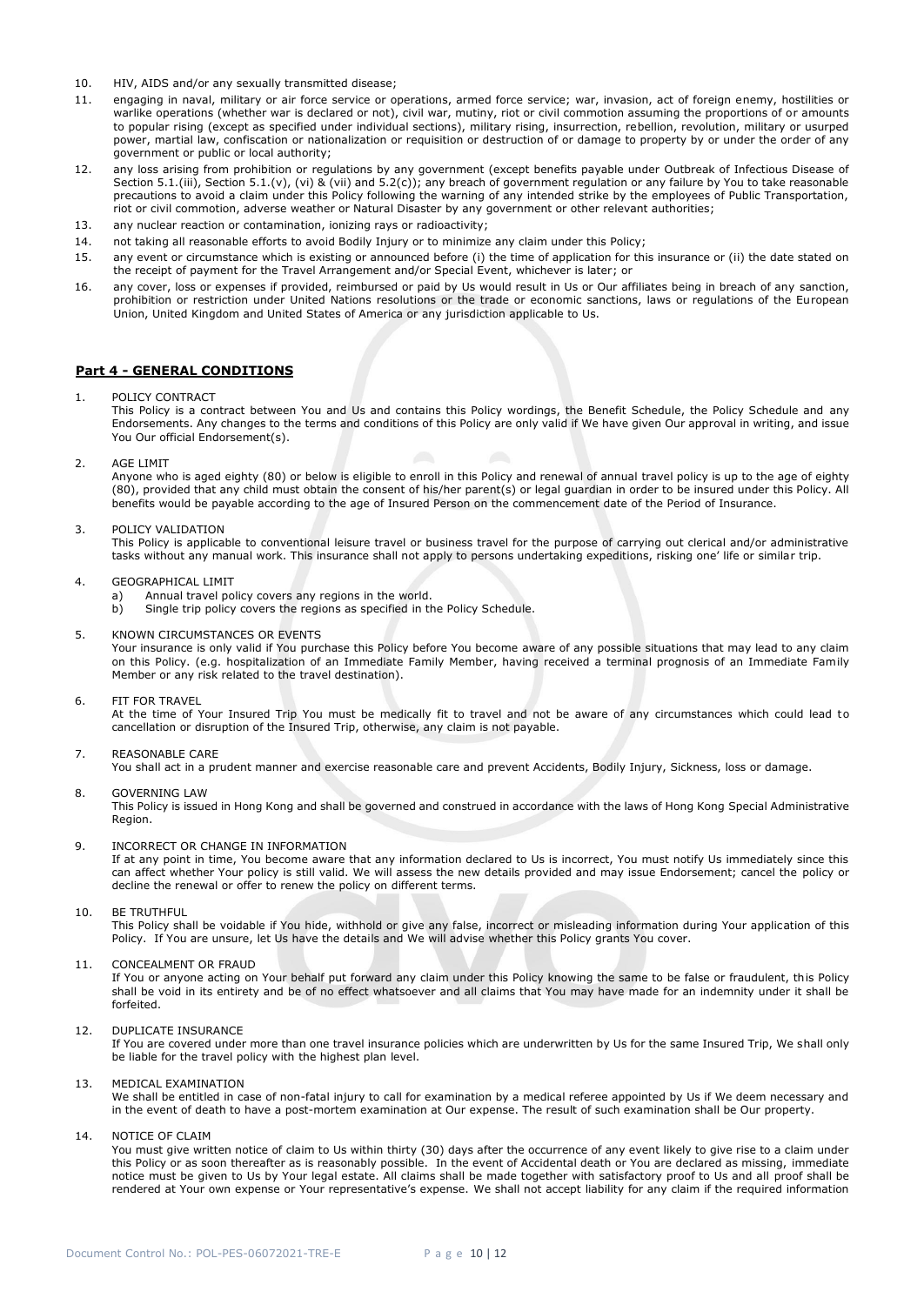is not received within sixty (60) days from the issue date of any written request from Us requesting such further information, and the claim is thereafter deemed to be abandoned.

## 15. TO WHOM INDEMNITIES PAYABLE

Any indemnity related to Accidental death shall be payable to Your legal estate. All other indemnities shall be payable to You except the amount incurred by the 24-hour Worldwide Emergency Assistance and Referral Service provider We nominated. For Insured Person aged below eighteen (18), all indemnities payable shall be made to his/her parents or his/her legal guardian.

16. OTHER INSURANCE

Except for Section 1. Personal Accident Benefits, Section 2.5. Hospital Daily Allowance, Section 5.5. Travel Delay Allowance, Section 5.6. Baggage Delay Lump Sum Allowance and Section 5.7. Compulsory Quarantine Daily Allowance, if a loss covered by this Policy is also covered by other travel insurance policy(ies), and, if You receive compensation from any other source, such as other insurance policies or the service provider for the same loss that You are insured with Us, We will only pay in excess of the compensation You receive from others up to the Benefit Amount as stated in the Benefit Schedule.

## 17. MAXIMUM LIABILITY ON ACCIDENTAL DEATH AND PERMAN NT DISABLEMENT

Where You are insured under multiple policies which contain Accidental death and Permanent Disablement covers and are issued by Us, the maximum liability in respect of You under all Accidental death and Permanent Disablement covers shall not exceed HKD5,000,000 in aggregate and each policy shall bear a proportionate share of the total loss.

## 18. RIGHTS OF RECOVERY

In the event that authorization of payment and/or payment is made by Us or the 24-hour Worldwide Emergency Assistance and Referral Service provider for a claim that is not covered by this Policy or when the Benefit Amount as stated in the Benefit Schedule is exhausted, We reserve the right to recover the said amount from You.

## 19. CURRENCY

All premiums and benefits payable under this Policy are in Hong Kong dollars unless otherwise endorsed in the Policy Schedule. For claim incurred in foreign currency, the exchange rate will be determined by Us at a reasonable foreign currency exchange rate We choose. We are not legally responsible for any exchange rate-related losses that You may have.

20. LANGUAGE

The Chinese version of this Policy is for reference only. Should there be any discrepancy between the English and Chinese versions, the English version shall prevail.

## 21. DEALING WITH DISPUTES

If any dispute on Your policy that We cannot resolve, We agree to resolve the dispute by mediation. If mediation fails, the dispute can be determined by arbitration by a single arbitrator. If the parties fail to agree upon the choice of arbitrators, then the choice shall be referred to the chairman for the time being of Hong Kong International Arbitration Centre. It is expressly stipulated that it shall be a condition precedent to any right of action or suit upon this Policy that an arbitration award shall be first obtained. We disclaim liability to You for any claim under Your policy and such claim shall not within twelve (12) calendar months from the date of such disclaimer have been referred to arbitration then the claim shall for all purposes be deemed to have been abandoned and shall not be recoverable.

22. RIGHTS OF THIRD PARTIES

Any person or entity who is not a party to this Policy shall have no rights under the Contracts (Rights of Third Parties) Ordinance (Cap 623 of the Laws of Hong Kong Special Administrative Region) to enforce any terms of this Policy.

## 23. SANCTION CLAUSE

We shall not be deemed to provide cover and shall not be liable to pay any claim or provide any benefits to You if the loss or expense reimbursed or paid by Us would expose Us to any sanction, prohibition or restriction under United Nations resolutions or the trade or economic sanctions, laws or regulations of the European Union, United Kingdom and United States of America or any jurisdiction applicable to Us.

## 24. COMPLIANCE WITH POLICY PROVISIONS

Failure to comply with any of the provisions contained in this Policy shall invalidate all claims hereunder.

25. POLICY LIMIT

The maximum amount of compensation You receive from Us shall not more than the sub-limit of each benefit and the Benefit Amount of each section as stated in the Benefits Schedule. In no event shall the total Benefit Amount payable exceed 100% of the maximum Benefit Amount and any applicable sub-limits as stated under each section in the Benefit Schedule.

## 26. AUTOMATIC EXTENSION

If Your Insured Trip exceeds the Itinerary or the Period of Insurance for any reason outside Your control, We will automatically extend the Period of Insurance up to a maximum of ten (10) calendar days or until the time when You arrive at any immigration counter in the territory of Hong Kong, whichever is the earliest.

## 27. COLLECTION OF PERSONAL DATA

You and the Insured Persons agreed that all personal data collected and held by Us will be used according to Our Privacy Policy which is available at Our website.

## 28. RENEWAL (FOR ANNUAL TRAVEL POLICY ONLY)

The Policy shall remain in force for a period of one (1) year from the commencement date of Period of Insurance and this Policy will be renewed at Our discretion. Yet We reserve the right to alter the terms and conditions, including but not limited to the premiums, benefits, Benefit Amount or exclusions of this Policy at the time of renewal of any Period of Insurance of this Policy by giving thirty (30) days' written notice to You. We will not be obligated to reveal Our reasons for such amendments. For non-renewal policy, We will notify You the policy not to invite renewal at Our absolute discretion thirty (30) days prior to the expiration of this Policy.

29. CANCELLATION

- a) We may cancel this Policy at any time by sending You fourteen (14) days' advance written notice to the latest address or Your latest email address on Our file and refund pro-rata premium for the unexpired period. The cancellation will not prejudice any claim originating prior to cancellation of this Policy. Any notice so served shall be deemed received by You as follows:
	- i) If sent by post, two (2) working days after posting; or
	- ii) If sent by email, on the date and time transmitted.
- b) You can cancel this Policy at any time by giving prior written notice to Us, subject to the following:
	- i) Single trip policy: There is no refund of premium for cancellation once the policy has been issued.<br>ii) Annual travel policy: We will refund the portion of premium equivalent to 30% of the actual prer
	- Annual travel policy: We will refund the portion of premium equivalent to 30% of the actual premium You paid, provided that no claim has been made or paid under this Policy and the remaining Period of Insurance of the Policy is more than six